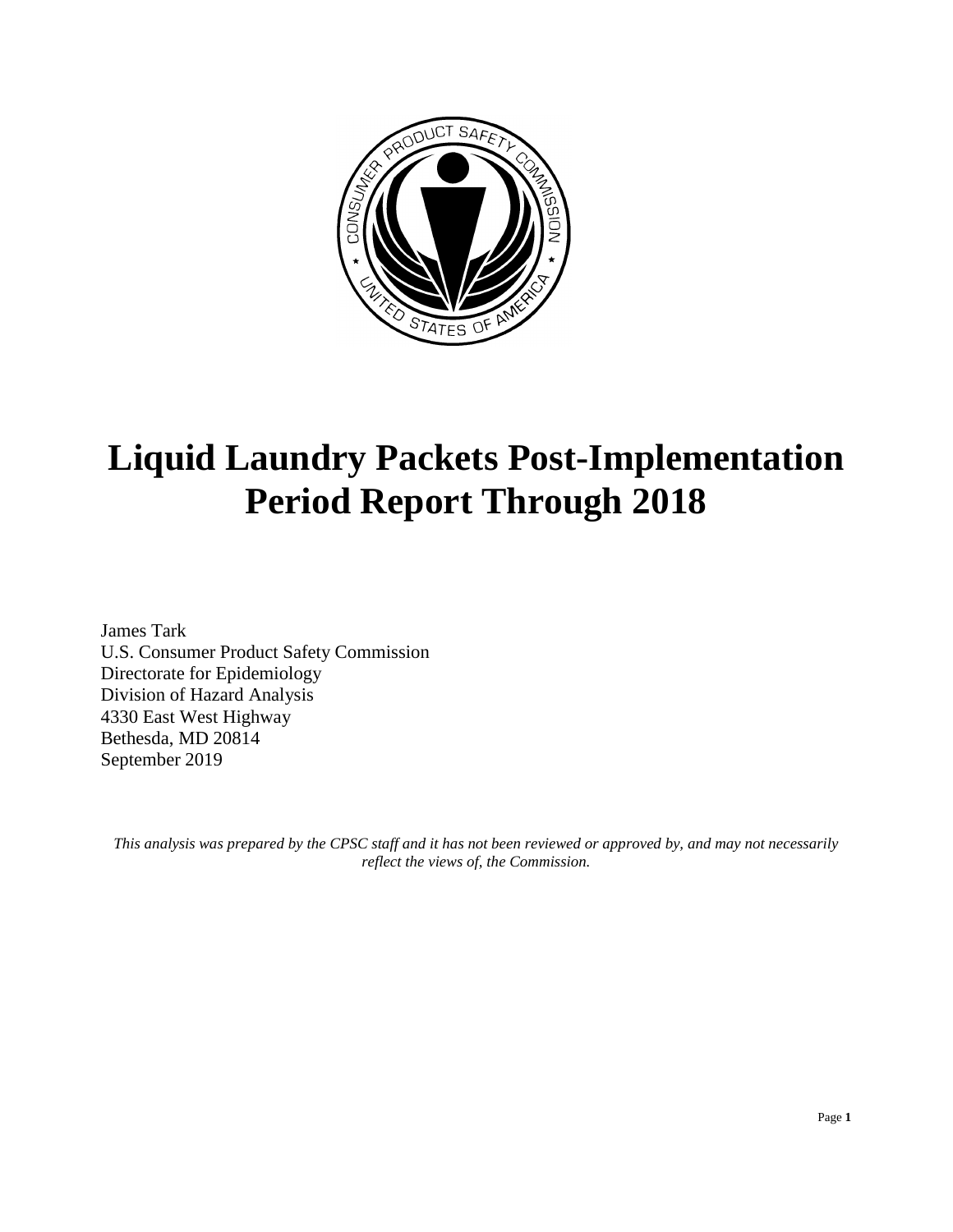#### *Background*

In 2012, injury incident reports associated with liquid laundry packets began to appear in the surveillance data maintained by the CPSC. The main hazards were ingestions which, in the worst case, can lead to fatalities, and ocular injuries, which require medical assistance. In 2013, CPSC staff requested voluntary action by industry. Within months, ASTM held a kickoff meeting with ASTM 15.71 to address the hazards associated with these products, eventually developing a number of voluntary safety measures, including the packaging, labeling, and taste/dissolution properties of liquid laundry packets. The current voluntary standard, ASTM F3159- 15e1, *Standard Safety Specification for Liquid Laundry Packets*, published in October 2015. By December 2016, industry implemented these voluntary safety measures (according to ASTM 15.71 participants), with nearly all of the products available for sale to consumers complying with the voluntary standards in ASTM F3159-15e1.

In evaluating the impact of these standards on safety, the ASTM data sub-team sought to monitor injuries associated with liquid laundry packets before, during, and after implementation of the standards, for which CPSC staff agreed to provide data reporting. In October 2017, CPSC staff prepared and presented its report to ASTM, detailing the estimated injuries associated with liquid laundry packets and seen in emergency departments that occurred in the pre-implementation period (defined by the ASTM data sub-team as July 20[1](#page-1-0)2 to June 2013).<sup>1</sup> In February and March 2018, CPSC staff prepared and presented its report to ASTM, describing the estimated injuries associated with liquid laundry packets and seen in emergency departments in the transition period (July 2013 to December 2016). In June 2018, CPSC staff followed up with its report to ASTM describing the estimated injuries associated with liquid laundry packets seen in emergency departments in the post-implementation period (January 2017 to December 2017). [2](#page-1-1) This letter constitutes the fourth report and provides additional information for the post-implementation period, namely 2018. The reportfocuses on comparing the pre-implementation period with the post-implementation period. CPSC staff anticipates providing a future report, as data become available, which will describe the estimated injuries in 2019.

#### *Method*

The National Electronic Injury Surveillance System (NEISS) is a national stratified probability sample of hospitals in the United States and its territories. There are five strata in the NEISS: children's hospitals, small hospitals, medium hospitals, large hospitals, and very large hospitals. Within each stratum is a sample of hospitals that make up the primary sampling units (PSUs) of NEISS. For each hospital in the sample, every emergency-department visit associated with a consumer product is recorded. To facilitate injury estimates associated with a product or product group, each injury has a product code that identifies the type of product involved. Information recorded for each injury includes sex, age, diagnosis, disposition, body part, and a brief narrative description of the injury, among other information. The information on stratum, hospital, age, and sex of the patient is known for all observations in this study. You can find additional information about NEISS online at: [http://www.cpsc.gov/library/neiss.html.](http://www.cpsc.gov/library/neiss.html)

To identify emergency department-treated injuries associated with liquid laundry packets, CPSC staff searched the following product codes: 949 (Laundry soaps or detergents), 976 (Detergents, not specified), 983 (Soaps, excluding laundry soaps or detergents), and 934 (Dishwasher detergents). Although some of these codes would not appear to be relevant to liquid laundry packets, upon review of the narrative description, staff identified cases indicating the involvement of liquid laundry packets. The ASTM data sub-team determined that the focus of the analysis would be on children under age 6; however, estimates for the population under age 5 are included here, as well, because that is a population of particular concern to CPSC, and it is a critical age threshold in the Poison Prevention Packaging Act.

<span id="page-1-0"></span><sup>&</sup>lt;sup>1</sup> The report can be found at: <https://cpsc.gov/s3fs-public/Liquid-Laundry-Packets-baseline.pdf>

<span id="page-1-1"></span><sup>2</sup> The report can be found at: [https://www.cpsc.gov/s3fs-public/Liquid-Laundry-Packets-postimplementation-period](https://www.cpsc.gov/s3fs-public/Liquid%20Laundry%20Packets%20postimplementation%20period%20report.pdf?czySkm8W7P.VZSl..WSdIwl0C_5PrXgI)[report.pdf](https://www.cpsc.gov/s3fs-public/Liquid%20Laundry%20Packets%20postimplementation%20period%20report.pdf?czySkm8W7P.VZSl..WSdIwl0C_5PrXgI)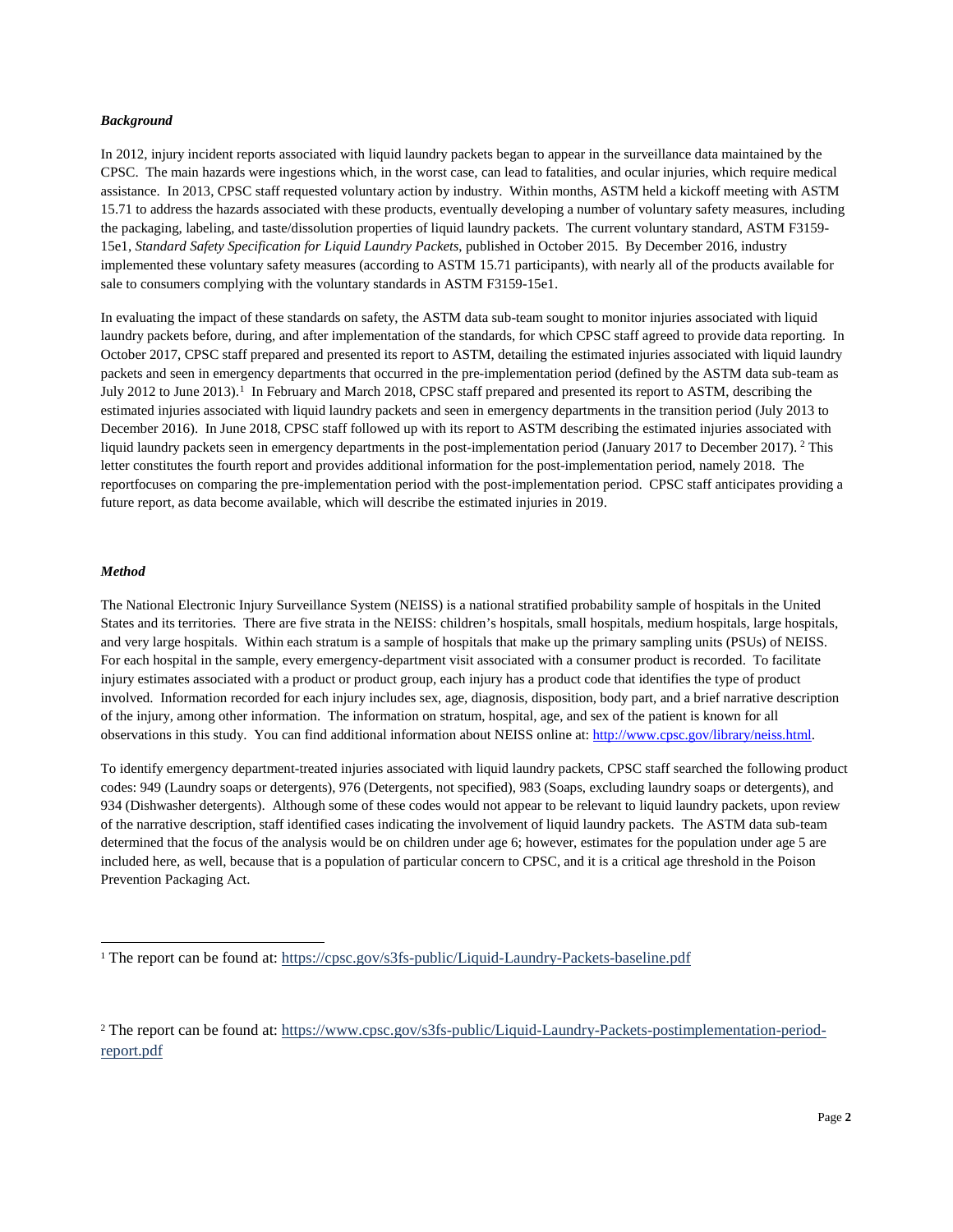### *Estimated Emergency Department Visits by Children*

Tables 1a - 1e include the estimated emergency department visits for children under age 5, children under age 6, and for all ages. The "N" refers to the number of cases used to produce the estimate, and the "C.V." refers to the coefficient of variation for the estimate. Most of the injuries occurred to children under age 5, which is why the three figures are so often similar, and at times, identical. To look at shorter periods than the initial baseline period, 6-month periods are also provided so they can be viewed independently. The focus is on comparing the pre-implementation period with the post-implementation period. Hence, no statistical tests were conducted comparing the transitional period. In addition, for brevity, the estimates for the 6-month intervals that comprise the transition period have been excluded here, but are available in prior reports. Most of the injuries to children under age 5 and under age 6 resulted from ingestions. For 2018, none of the injury groups occurred with sufficient frequency to produce statistically stable semiannual estimates. Ocular injuries were combined with ingestions to allow for both to be considered semiannually when evaluating the voluntary standards. The differences in population-adjusted injury rates between pre-implementation and postimplementation in both annual periods and semiannual periods presented in tables 5a - 5c were not statistically significant.

|                         |     | Under Age 5 |       |     | Under Age 6 |       |     | All Ages   |       |
|-------------------------|-----|-------------|-------|-----|-------------|-------|-----|------------|-------|
| Time period             |     |             |       |     |             |       |     |            |       |
|                         |     | Est. ED     |       |     | Est. ED     |       |     | Est. ED    |       |
|                         | N   | $Visits^+$  | C.V.  | N   | $Visits^+$  | C.V.  | N   | $Visits^+$ | C.V.  |
| $7/2012 - 6/2013$ (Pre- | 166 | 4,200       | 0.199 | 172 | 4,300       | 0.208 | 180 | 4,500      | 0.197 |
| Implementation)         |     |             |       |     |             |       |     |            |       |
| $1/2017 - 12/2017$      |     |             |       |     |             |       |     |            |       |
| (Post-                  | 161 | 3,900       | 0.202 | 171 | 4,200       | 0.190 | 204 | 5,300      | 0.168 |
| <b>Implementation</b> ) |     |             |       |     |             |       |     |            |       |
|                         |     |             |       |     |             |       |     |            |       |
| $1/2018 - 12/2018$      |     |             |       |     |             |       |     |            |       |
| (Post-                  | 145 | 3,300       | 0.162 | 151 | 3,500       | 0.155 | 177 | 4,400      | 0.143 |
| <b>Implementation</b> ) |     |             |       |     |             |       |     |            |       |
|                         |     |             |       |     |             |       |     |            |       |
| 7/2012 -12/2012         | 82  | 2,300       | 0.228 | 84  | 2,400       | 0.244 | 85  | 2,400      | 0.242 |
| $1/2013 - 6/2013$       | 84  | 1,900       | 0.233 | 88  | 1,900       | 0.230 | 95  | 2,200      | 0.199 |
| $1/2017 - 6/2017$       | 90  | 2,400       | 0.268 | 92  | 2,400       | 0.267 | 108 | 2,900      | 0.217 |
| $7/2017 - 12/2017$      | 71  | 1,600       | 0.271 | 79  | 1,800       | 0.241 | 96  | 2,400      | 0.225 |
| $1/2018 - 6/2018$       | 67  | 1,500       | 0.223 | 70  | 1,700       | 0.207 | 81  | 2,000      | 0.197 |
| $7/2018 - 12/2018$      | 78  | 1,800       | 0.173 | 81  | 1,800       | 0.171 | 96  | 2,400      | 0.159 |

**Table 1a. Estimated Emergency-Department Visits Associated with Liquid Laundry Packets by Age Group and Time Period – All Injuries**

+Injury estimates are rounded to the nearest 100 and may not sum to totals due to rounding.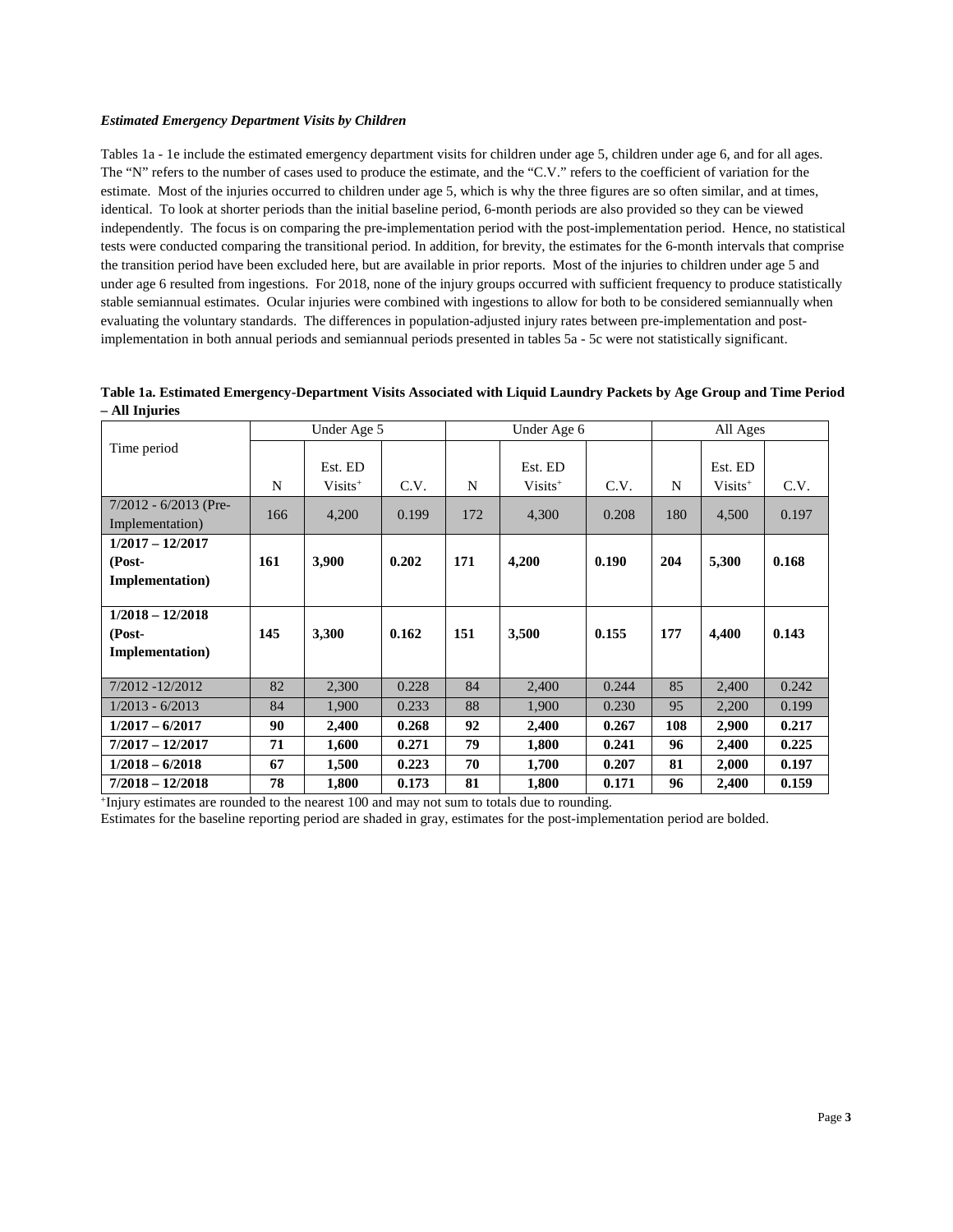**Table 1b. Estimated Emergency-Department Visits Associated with Liquid Laundry Packets by Age Group and Time Period – Ingestions**

| Time period             |     | Under Age 5 |       | Under Age 6 |            |       |     | All Ages   |       |
|-------------------------|-----|-------------|-------|-------------|------------|-------|-----|------------|-------|
|                         |     | Est. ED     |       |             | Est. ED    |       |     | Est. ED    |       |
|                         | N   | $Visits^+$  | C.V.  | N           | $Visits^+$ | C.V.  | N   | $Visits^+$ | C.V.  |
| $7/2012 - 6/2013$ (Pre- | 138 | 3,300       | 0.197 | 139         | 3,400      | 0.197 | 139 | 3,400      | 0.197 |
| Implementation)         |     |             |       |             |            |       |     |            |       |
| $1/2017 - 12/2017$      |     |             |       |             |            |       |     |            |       |
| (Post-                  | 103 | 2,900       | 0.206 | 106         | 2,900      | 0.205 | 108 | 3,000      | 0.200 |
| <b>Implementation</b> ) |     |             |       |             |            |       |     |            |       |
| $1/2018 - 12/2018$      |     |             |       |             |            |       |     |            |       |
| (Post-                  | 82  | 1,900       | 0.204 | 82          | 1,900      | 0.204 | 83  | 1,900      | 0.204 |
| <b>Implementation</b> ) |     |             |       |             |            |       |     |            |       |
| $7/2012 - 12/2012$      | 67  | 1,800       | 0.237 | 67          | 1,800      | 0.237 | 67  | 1,800      | 0.237 |
| $1/2013 - 6/2013$       | 71  | 1,500       | 0.236 | 72          | 1,500      | 0.236 | 72  | 1,500      | 0.236 |
| $1/2017 - 6/2017$       | 62  | 1,800       | 0.281 | 62          | 1,800      | 0.281 | 63  | 1,900      | 0.272 |
| $7/2017 - 12/2017$      | 41  | **          | **    | 44          | **         | **    | 45  | **         | **    |
| $1/2018 - 6/2018$       | 39  | **          | **    | 39          | **         | **    | 40  | **         | **    |
| $7/2018 - 12/2018$      | 43  | **          | **    | 43          | **         | **    | 43  | **         | **    |

+Injury estimates are rounded to the nearest 100 and may not sum to totals due to rounding.

\*\*Does not meet NEISS criteria of at least 1,200 for publication of an estimate.

Estimates for the baseline reporting period are shaded in gray, estimates for the post-implementation period are bolded.

## **Table 1c. Estimated Emergency-Department Visits Associated with Liquid Laundry Packets by Age Group and Time Period – Ocular Injuries**

|                         |    | Under Age 5         |       |    | Under Age 6 |       |    | All Ages            |       |
|-------------------------|----|---------------------|-------|----|-------------|-------|----|---------------------|-------|
| Time period             |    |                     |       |    |             |       |    |                     |       |
|                         |    | Est. ED             |       |    | Est. ED     |       |    | Est. ED             |       |
|                         | N  | Visits <sup>+</sup> | C.V.  | N  | $Visits^+$  | C.V.  | N  | Visits <sup>+</sup> | C.V.  |
| $7/2012 - 6/2013$ (Pre- | 27 | $**$                | $***$ | 32 | **          | $***$ | 40 | **                  | **    |
| Implementation)         |    |                     |       |    |             |       |    |                     |       |
| $1/2017 - 12/2017$      |    |                     |       |    |             |       |    |                     |       |
| (Post-                  | 54 | **                  | **    | 61 | 1,200       | 0.211 | 86 | 2,000               | 0.178 |
| <b>Implementation</b> ) |    |                     |       |    |             |       |    |                     |       |
| $1/2018 - 12/2018$      |    |                     |       |    |             |       |    |                     |       |
| (Post-                  | 56 | 1,300               | 0.113 | 61 | 1,400       | 0.100 | 79 | 2,100               | 0.077 |
| <b>Implementation</b> ) |    |                     |       |    |             |       |    |                     |       |

+Injury estimates are rounded to the nearest 100 and may not sum to totals due to rounding.

\*\*Does not meet NEISS criteria of at least 1,200 for publication of an estimate.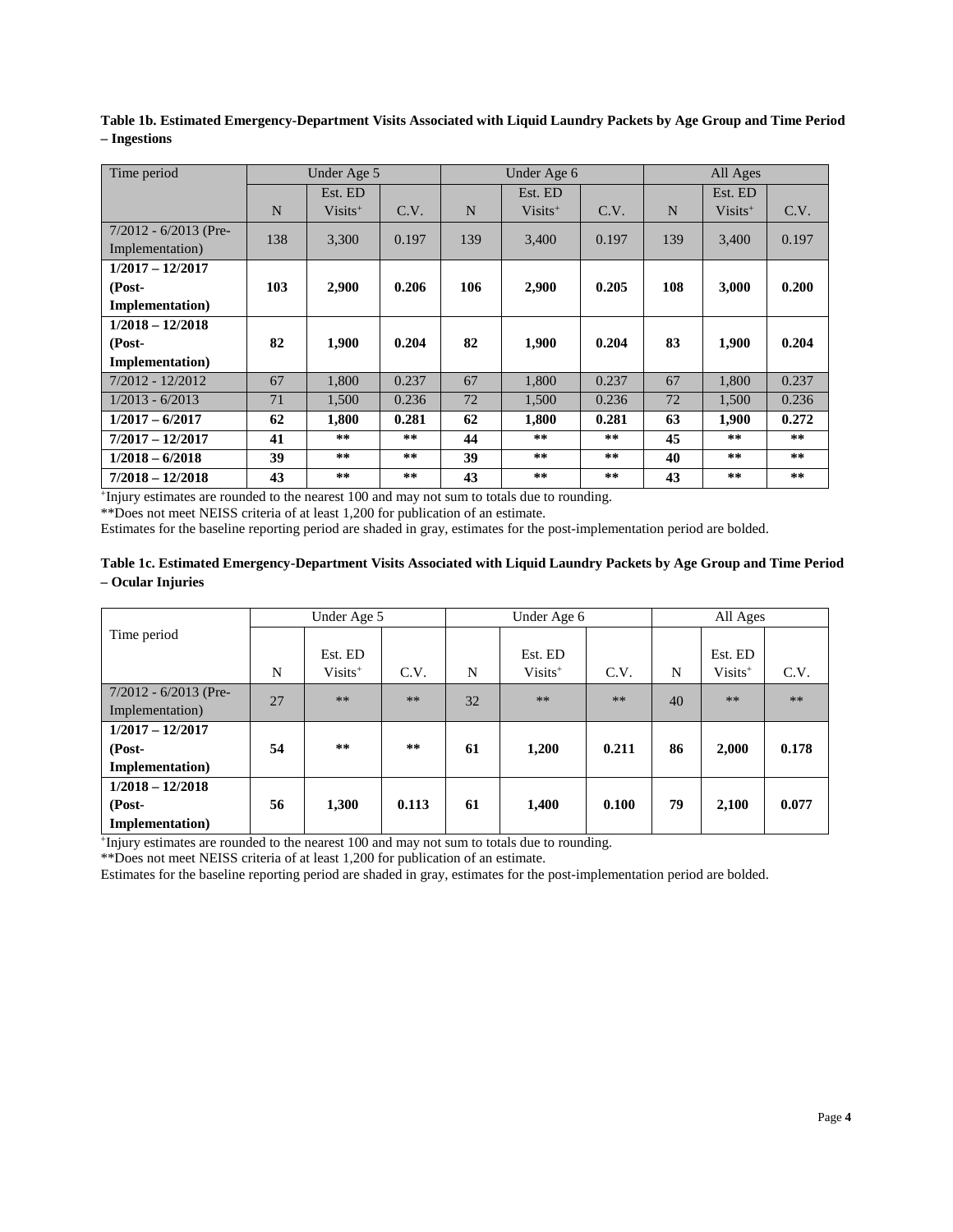|                         |     | Under Age 5 |       |     | Under Age 6 |       |     | All Ages   |       |
|-------------------------|-----|-------------|-------|-----|-------------|-------|-----|------------|-------|
| Time period             |     |             |       |     |             |       |     |            |       |
|                         |     | Est. ED     |       |     | Est. ED     |       |     | Est. ED    |       |
|                         | N   | $Visits^+$  | C.V.  | N   | $Visits^+$  | C.V.  | N   | $Visits^+$ | C.V.  |
| $7/2012 - 6/2013$ (Pre- | 165 | 4,200       | 0.199 | 171 | 4,300       | 0.208 | 178 | 4,500      | 0.201 |
| Implementation)         |     |             |       |     |             |       |     |            |       |
| $1/2017 - 12/2017$      |     |             |       |     |             |       |     |            |       |
| (Post-                  | 157 | 3,900       | 0.203 | 167 | 4,100       | 0.192 | 194 | 5,000      | 0.170 |
| <b>Implementation</b> ) |     |             |       |     |             |       |     |            |       |
| $1/2018 - 12/2018$      |     |             |       |     |             |       |     |            |       |
| (Post-                  | 138 | 3,200       | 0.161 | 143 | 3,400       | 0.154 | 162 | 4,000      | 0.151 |
| <b>Implementation</b> ) |     |             |       |     |             |       |     |            |       |
| $7/2012 - 12/2012$      | 82  | 2,300       | .228  | 84  | 2,400       | 0.244 | 85  | 2,400      | 0.242 |
| $1/2013 - 6/2013$       | 83  | 1,900       | 0.233 | 87  | 1,900       | 0.231 | 93  | 2,100      | 0.218 |
| $1/2017 - 6/2017$       | 88  | 2,400       | 0.269 | 90  | 2,400       | 0.268 | 102 | 2,700      | 0.234 |
| $7/2017 - 12/2017$      | 69  | 1,500       | 0.276 | 77  | 1,800       | 0.245 | 92  | 2,200      | 0.230 |
| $1/2018 - 6/2018$       | 63  | 1,400       | 0.226 | 66  | 1,500       | 0.210 | 74  | 1,700      | 0.213 |
| $7/2018 - 12/2018$      | 75  | 1,800       | 0.174 | 77  | 1,800       | 0.173 | 88  | 2,300      | 0.165 |

**Table 1d. Estimated Emergency-Department Visits Associated with Liquid Laundry Packets by Age Group and Time Period – Ingestions/Ocular Injuries**

+Injury estimates are rounded to the nearest 100 and may not sum to totals due to rounding.

Estimates for the baseline reporting period are shaded in gray, estimates for the post-implementation period are bolded.

## **Table 1e. Estimated Emergency-Department Visits Associated with Liquid Laundry Packets by Age Group and Time Period – Dermal Injuries**

|                         |   | Under Age 5 |       |   | Under Age 6 |      |                | All Ages   |      |
|-------------------------|---|-------------|-------|---|-------------|------|----------------|------------|------|
| Time period             |   |             |       |   |             |      |                |            |      |
|                         |   | Est. ED     |       |   | Est. ED     |      |                | Est. ED    |      |
|                         | N | $Visits+$   | C.V.  | N | $Visits+$   | C.V. | N              | $Visits^+$ | C.V. |
| $7/2012 - 6/2013$ (Pre- |   | $***$       | $***$ |   | $**$        | $**$ | $\overline{2}$ | $***$      | $**$ |
| Implementation)         |   |             |       |   |             |      |                |            |      |
| $1/2017 - 12/2017$      |   |             |       |   |             |      |                |            |      |
| (Post-                  | 4 | **          | **    | 4 | **          | **   | 10             | **         | **   |
| <b>Implementation</b> ) |   |             |       |   |             |      |                |            |      |
| $1/2018 - 12/2018$      |   |             |       |   |             |      |                |            |      |
| (Post-                  | 5 | **          | **    | 6 | **          | **   | 10             | **         | **   |
| Implementation)         |   |             |       |   |             |      |                |            |      |

+Injury estimates are rounded to the nearest 100 and may not sum to totals due to rounding.

\*\*Does not meet NEISS criteria of at least 1,200 for publication of an estimate.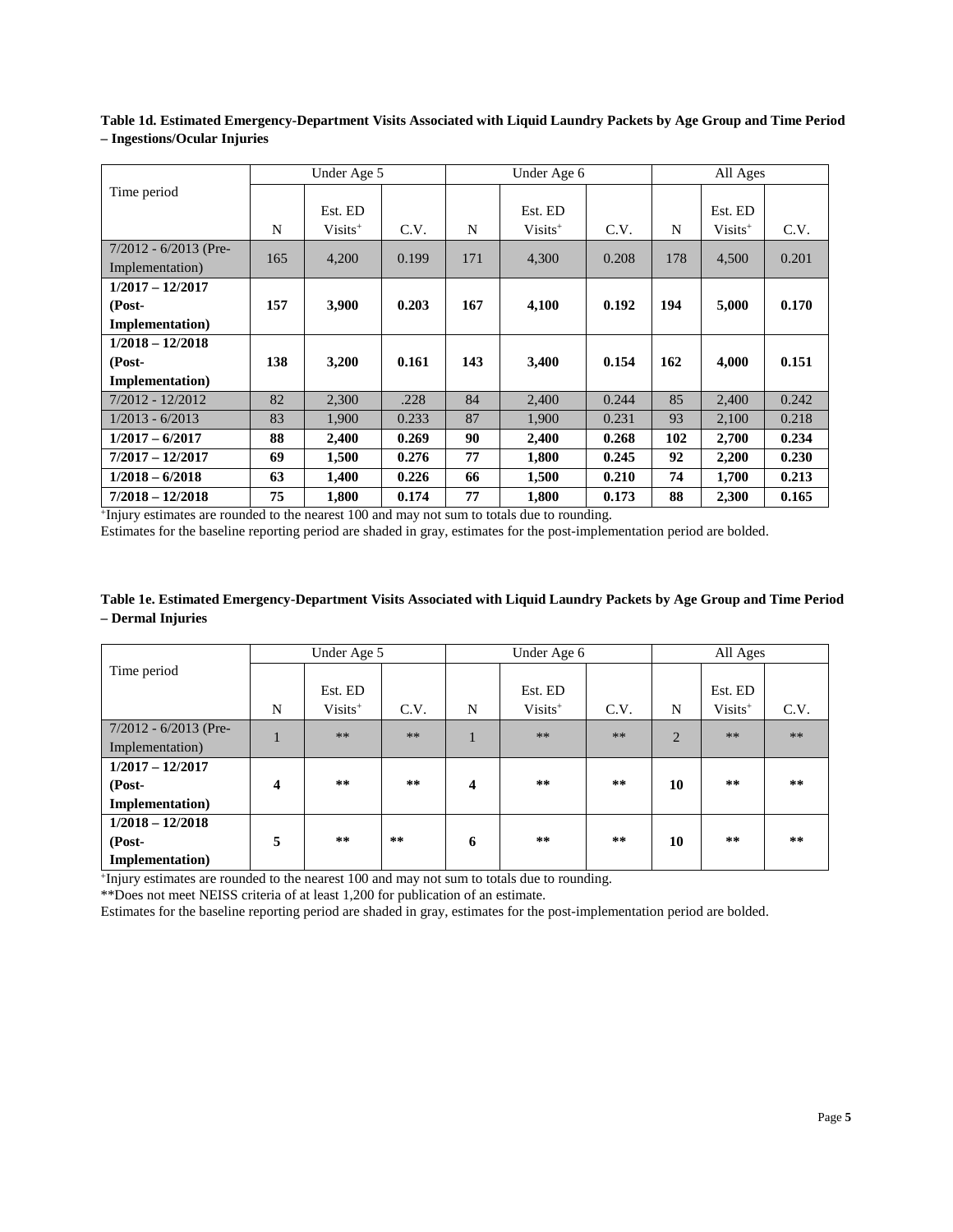## *Sales Data and Injury Rates*

CPSC received aggregated point-of-sale data from Nielsen via the Rocky Mountain Poison and Drug Center. The data provided context necessary to determine changes in injury risks. Table 2 shows the sales in units (which is a single package sold that can include multiple laundry packets), and in total number of packets. The data are compiled in 4-week intervals, and thus, the data can be aggregated similarly (but not identically) to the periods of interest.

| <b>Time Periods</b>                             | Units (in millions) | Number of Packets (in millions) |
|-------------------------------------------------|---------------------|---------------------------------|
|                                                 |                     |                                 |
| $6/24/2012 - 6/22/2013$ (Pre-Implementation)    | 58.075              | 2,051                           |
|                                                 |                     |                                 |
| $1/1/2017 - 12/30/2017$ (Post-Implementation)   | 131.760             | 4,706                           |
|                                                 |                     |                                 |
| $12/31/2017 - 12/30/2018$ (Post-Implementation) | 136.337             | 4,915                           |
|                                                 |                     |                                 |
|                                                 |                     |                                 |
| $6/24/2012 - 1/5/2013$                          | 30.054              | 1,044                           |
|                                                 |                     |                                 |
| $1/6/2013 - 6/22/2013$                          | 28.021              | 1,007                           |
|                                                 |                     |                                 |
| $1/1/2017 - 6/17/2017$                          | 62.540              | 2,200                           |
|                                                 |                     |                                 |
| $6/18/2017 - 12/30/2017$                        | 69.220              | 2,506                           |
|                                                 |                     |                                 |
| $12/31/2018 - 6/17/2018$                        | 60.479              | 2,242                           |
|                                                 |                     |                                 |
| $6/18/2018 - 12/30/2018$                        | 75.858              | 2,673                           |
|                                                 |                     |                                 |

| Table 2. Sales of Laundry Packets by Unit and Total Number of Packets by Time Period |  |  |
|--------------------------------------------------------------------------------------|--|--|
|                                                                                      |  |  |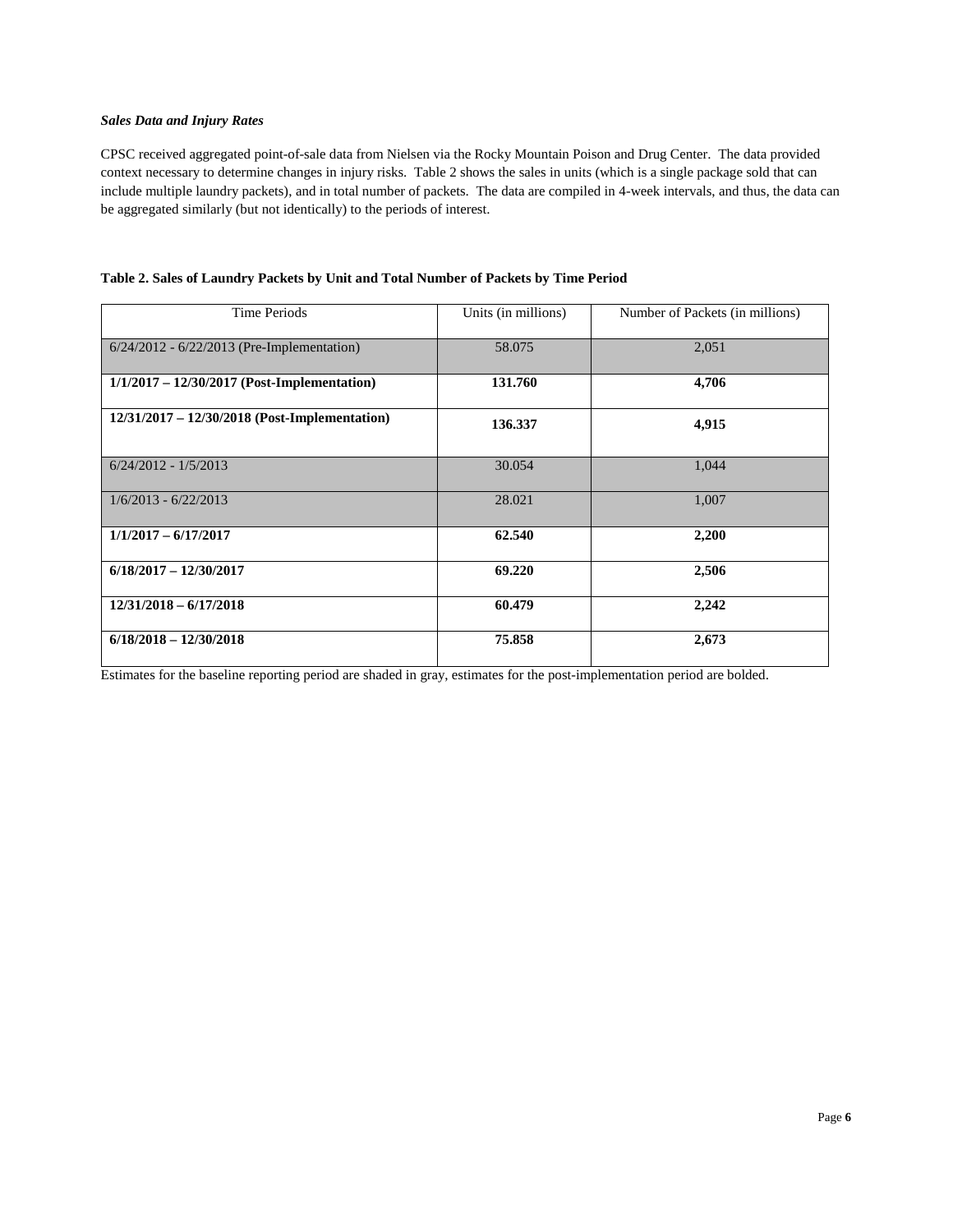Tables 3a – 3c combine the unrounded emergency department-visit estimates used to produce Tables 1a – 1e, with the sales figures in Table 2, to produce emergency department-visit rates per million units sold, and per million packets sold. When sales are considered, the differences in ED visit rates per unit and per packet between the baseline period and the post-transition period were statistically significant for each age grouping.

|                           | Under Age 5   |              |              | Under Age 6  | All Ages     |              |  |
|---------------------------|---------------|--------------|--------------|--------------|--------------|--------------|--|
| Time period               |               | Est. ED      | Est. ED      | Est. ED      | Est. ED      | Est. ED      |  |
|                           | Est. ED       | Visits per 1 | Visits per 1 | Visits per 1 | Visits per 1 | Visits per 1 |  |
|                           | Visits per 1  | million      | million      | million      | million      | million      |  |
|                           | million units | packets      | units        | packets      | units        | packets      |  |
| $7/2012 - 6/2013$ (Pre-   | 72            | 2.0          | 74           | 2.1          | 78           | 2.2          |  |
| Implementation)           |               |              |              |              |              |              |  |
| 1/2017 - 12/2017 (Post-   | $30*$         | $0.8*$       | $32*$        | $0.9*$       | 40*          | $1.1*$       |  |
| <b>Implementation</b> )   |               |              |              |              |              |              |  |
| $1/2018 - 12/2018$ (Post- | $24*$         | $0.7*$       | $26*$        | $0.7*$       | $32*$        | $0.9*$       |  |
| <b>Implementation</b> )   |               |              |              |              |              |              |  |
| $7/2012 - 12/2012$        | 76            | 2.2          | 79           | 2.3          | 79           | 2.3          |  |
| $1/2013 - 6/2013$         | 68            | 1.9          | 69           | 1.9          | 77           | 2.1          |  |
| $1/2017 - 6/2017$         | 38            | 1.1          | 38           | 1.1          | 46           | 1.3          |  |
| 7/2017 - 12/2017          | $23*$         | $0.6*$       | $26*$        | $0.7*$       | $35*$        | $1.0*$       |  |
| $1/2018 - 6/2018$         | $25*$         | $0.7*$       | $28*$        | $0.7*$       | $33*$        | $0.9*$       |  |
| 7/2018 - 12/2018          | $23*$         | $0.7*$       | $24*$        | $0.7*$       | $32*$        | $0.9*$       |  |

| Table 3a. Estimated Emergency Department-Visit Rates by Units and Total Number of Packets Sold - All Injuries |  |  |  |
|---------------------------------------------------------------------------------------------------------------|--|--|--|
|                                                                                                               |  |  |  |
|                                                                                                               |  |  |  |
|                                                                                                               |  |  |  |

\*Indicates a statistically significant difference from the baseline July 2012 to June 2013 period.

\*\*Does not meet NEISS criteria of at least 1,200 for publication of an estimate.

Estimates for the baseline reporting period are shaded in gray, estimates for the post-implementation period are bolded.

#### **Table 3b. Estimated Emergency Department-Visit Rates by Units and Total Number of Packets Sold - Ingestions**

|                           | Under Age 5   |              |              | Under Age 6  | All Ages     |              |  |
|---------------------------|---------------|--------------|--------------|--------------|--------------|--------------|--|
| Time period               |               | Est. ED      | Est. ED      | Est. ED      | Est. ED      | Est. ED      |  |
|                           | Est. ED       | Visits per 1 | Visits per 1 | Visits per 1 | Visits per 1 | Visits per 1 |  |
|                           | Visits per 1  | million      | million      | million      | million      | million      |  |
|                           | million units | packets      | units        | packets      | units        | packets      |  |
| $7/2012 - 6/2013$ (Pre-   | 58            | 1.6          | 58           | 1.6          | 58           | 1.6          |  |
| Implementation)           |               |              |              |              |              |              |  |
| $1/2017 - 12/2017$ (Post- | $22*$         | $0.6*$       | $22*$        | $0.6*$       | $23*$        | $0.6*$       |  |
| <b>Implementation</b> )   |               |              |              |              |              |              |  |
| 1/2018 - 12/2018 (Post-   | $14*$         | $0.4*$       | $14*$        | $0.4*$       | $14*$        | $0.4*$       |  |
| <b>Implementation</b> )   |               |              |              |              |              |              |  |
| $7/2012 - 12/2012$        | 60            | 1.7          | 60           | 1.7          | 60           | 1.7          |  |
| $1/2013 - 6/2013$         | 55            | 1.5          | 55           | 1.5          | 55           | 1.5          |  |
| $1/2017 - 6/2017$         | $29*$         | $0.8*$       | $29*$        | $0.8*$       | $31*$        | $0.9*$       |  |
| 7/2017 - 12/2017          | **            | **           | **           | **           | **           | **           |  |
| $1/2018 - 6/2018$         | **            | **           | **           | **           | **           | **           |  |
| 7/2018 - 12/2018          | **            | **           | **           | **           | **           | **           |  |

\*Indicates a statistically significant difference from the baseline July 2012 to June 2013 period.

\*\*Does not meet NEISS criteria of at least 1,200 for publication of an estimate.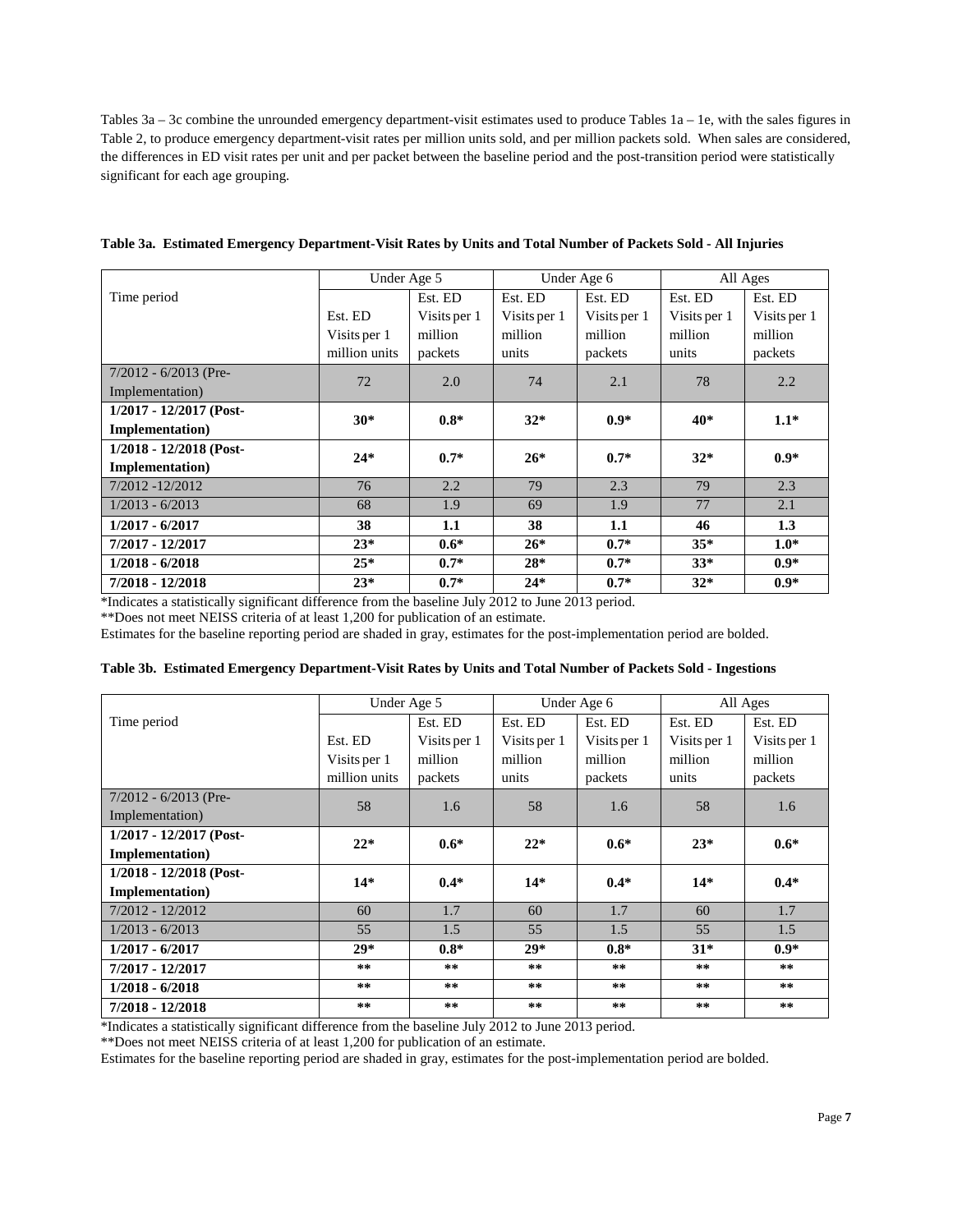**Table 3c. Estimated Emergency Department-Visit Rates by Units and Total Number of Packets Sold – Ingestions/Ocular Injuries**

|                         | Under Age 5   |              |              | Under Age 6  | All Ages     |              |  |
|-------------------------|---------------|--------------|--------------|--------------|--------------|--------------|--|
| Time period             |               | Est. ED      | Est. ED      | Est. ED      | Est. ED      | Est. ED      |  |
|                         | Est. ED       | Visits per 1 | Visits per 1 | Visits per 1 | Visits per 1 | Visits per 1 |  |
|                         | Visits per 1  | million      | million      | million      | million      | million      |  |
|                         | million units | packets      | units        | packets      | units        | packets      |  |
| $7/2012 - 6/2013$ (Pre- | 72            | 2.0          | 74           | 2.1          | 77           | 2.1          |  |
| Implementation)         |               |              |              |              |              |              |  |
| 1/2017 - 12/2017 (Post- | $30*$         | $0.8*$       | $31*$        | $0.9*$       | $38*$        | $1.1*$       |  |
| <b>Implementation</b> ) |               |              |              |              |              |              |  |
| 1/2018 - 12/2018 (Post- | $24*$         | $0.7*$       | $25*$        | $0.7*$       | $31*$        | $0.9*$       |  |
| <b>Implementation</b> ) |               |              |              |              |              |              |  |
| $7/2012 - 12/2012$      | 76            | 2.2          | 79           | 2.3          | 79           | 2.3          |  |
| $1/2013 - 6/2013$       | 68            | 1.9          | 68           | 1.9          | 74           | 1.9          |  |
| $1/2017 - 6/2017$       | 38            | 1.1          | 38           | 1.1          | 44           | 1.2          |  |
| 7/2017 - 12/2017        | $22*$         | $0.6*$       | $25*$        | $0.7*$       | $32*$        | $0.9*$       |  |
| $1/2018 - 6/2018$       | $23*$         | $0.6*$       | $25*$        | $0.7*$       | $28*$        | $0.8*$       |  |
| 7/2018 - 12/2018        | $24*$         | $0.7*$       | $24*$        | $0.7*$       | $31*$        | $0.9*$       |  |

\*Indicates a statistically significant difference from the baseline July 2012 to June 2013 period.

\*\*Does not meet NEISS criteria of at least 1,200 for publication of an estimate.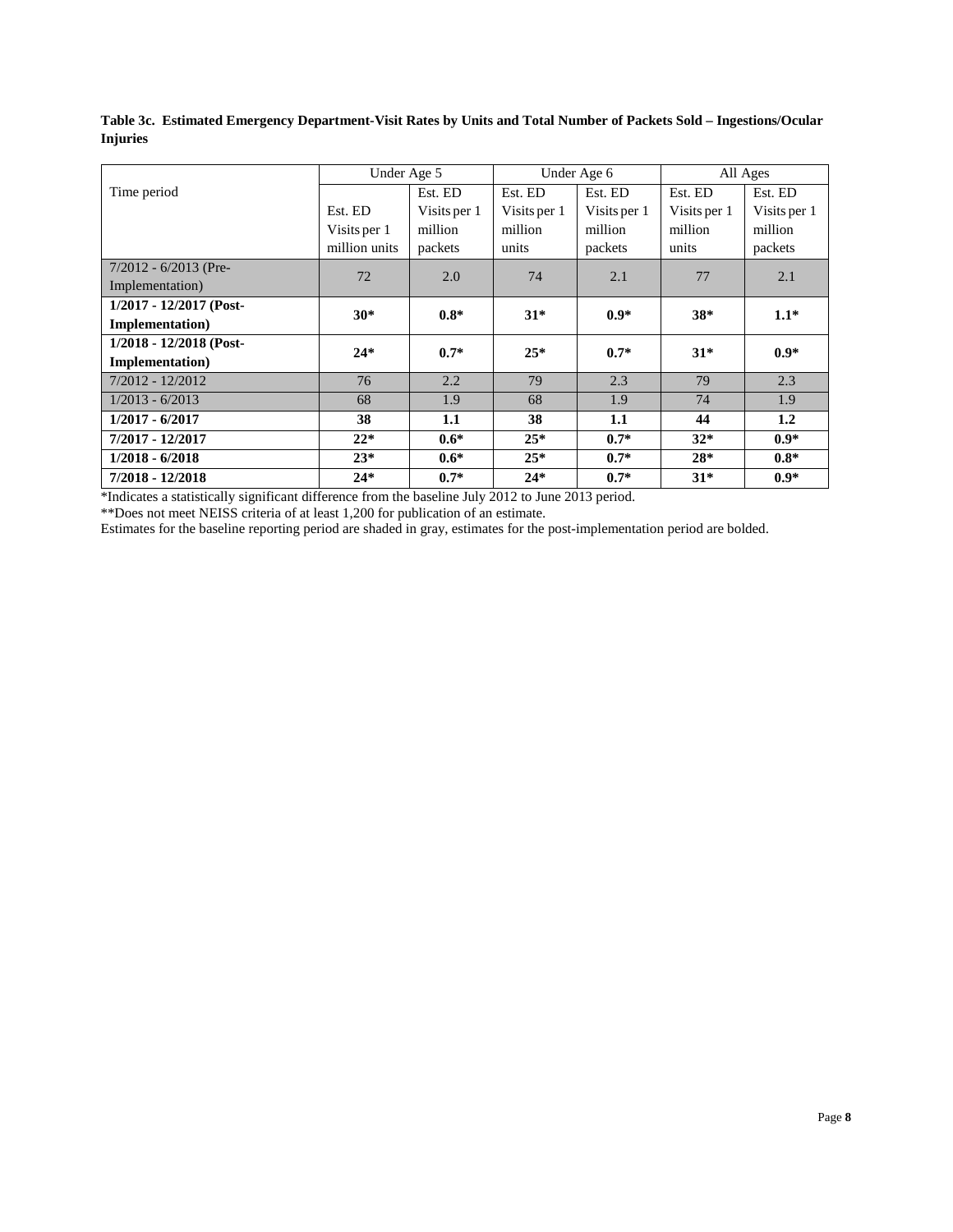Figure 1 presents the estimated emergency department-visit rates per unit and per packet for each 6-month period for all ages for all types of injuries. Figure 2 presents the estimated emergency department rates per unit and per packet for each reportable 6-month period for all ages for ingestions and ocular injuries only.



**Figure 1. Estimated Emergency Department-Visit Rates by Unit and Total Number of Packets Sold for All Injuries (All Ages)**

**Figure 2. Estimated Emergency Department.-Visit Rates by Unit and Total Number of Packets Sold for Ingestions/Ocular Injuries (All Ages)**

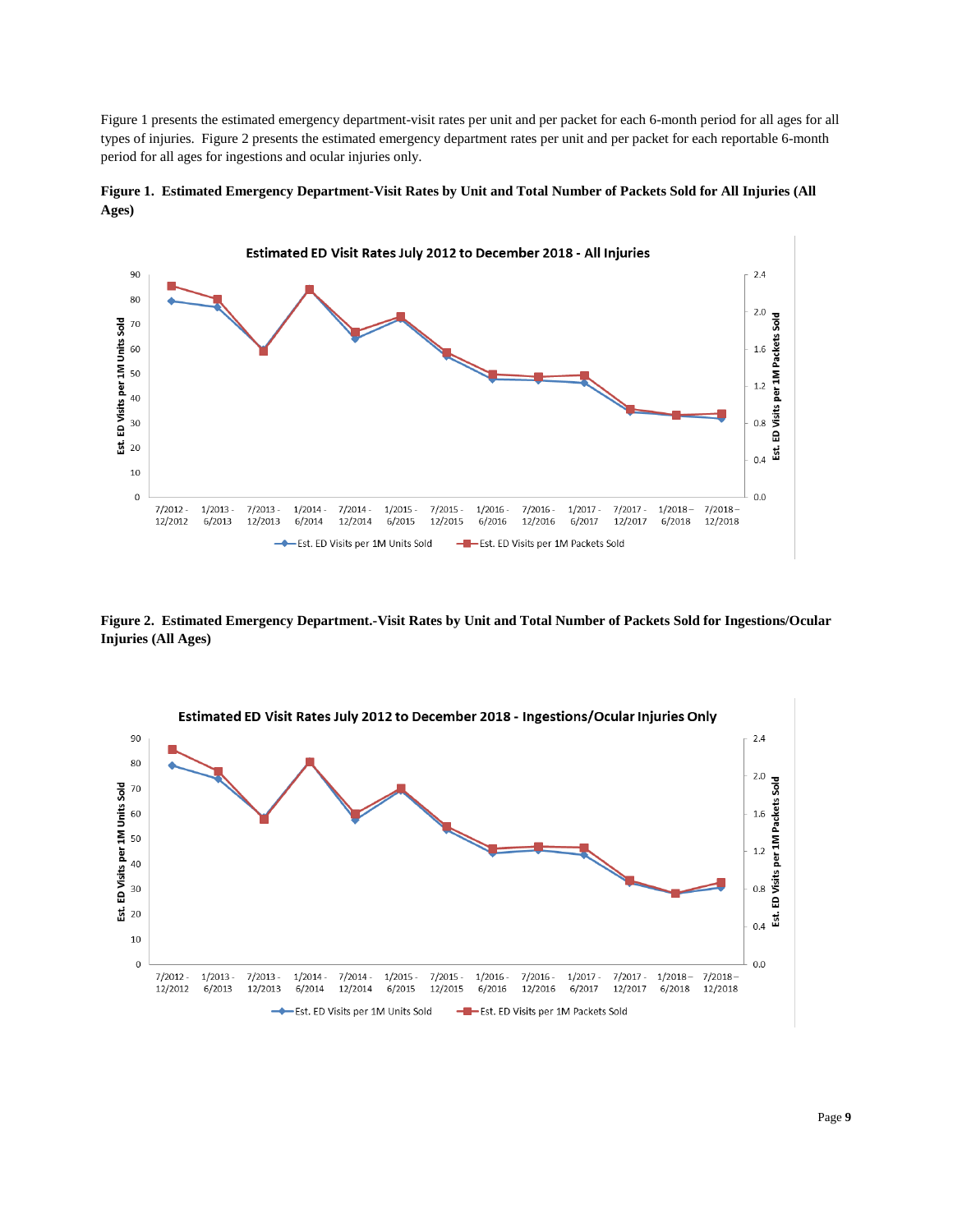## *Population Data and Injury Rates*

Table 4 shows the average population counts from U.S. Census Bureau in millions corresponding most closely to the 6-month time periods.[3](#page-9-0)

| Table 4. U.S. Resident Population by Age Category and Time Period (in millions) |  |  |
|---------------------------------------------------------------------------------|--|--|
|                                                                                 |  |  |

| <b>Time Periods</b>                      | Under Age 5 | Under Age 6 | All Ages |
|------------------------------------------|-------------|-------------|----------|
| $7/2012 - 6/2013$ (Pre-Implementation)   | 19.934      | 24.063      | 314.937  |
| $1/2017 - 12/2018$ (Post-Implementation) | 19.849      | 23.858      | 326.108  |
| $7/2012 - 12/2013$                       | 19.964      | 24.096      | 314.419  |
| $1/2013 - 06/2013$                       | 19.904      | 24.029      | 315.454  |
| $1/2017 - 6/2017$                        | 19.910      | 23.924      | 324.578  |
| $7/2017 - 12/2017$                       | 19.869      | 23.874      | 325.622  |
| $1/2018 - 6/2018$                        | 19.823      | 23.838      | 326.588  |
| $7/2018 - 12/2018$                       | 19.792      | 23.797      | 327.642  |

<span id="page-9-0"></span><sup>&</sup>lt;sup>3</sup> The Monthly Postcensal Resident Population counts of 2018 can be found at: <https://www.census.gov/data/datasets/time-series/demo/popest/2010s-national-detail.html>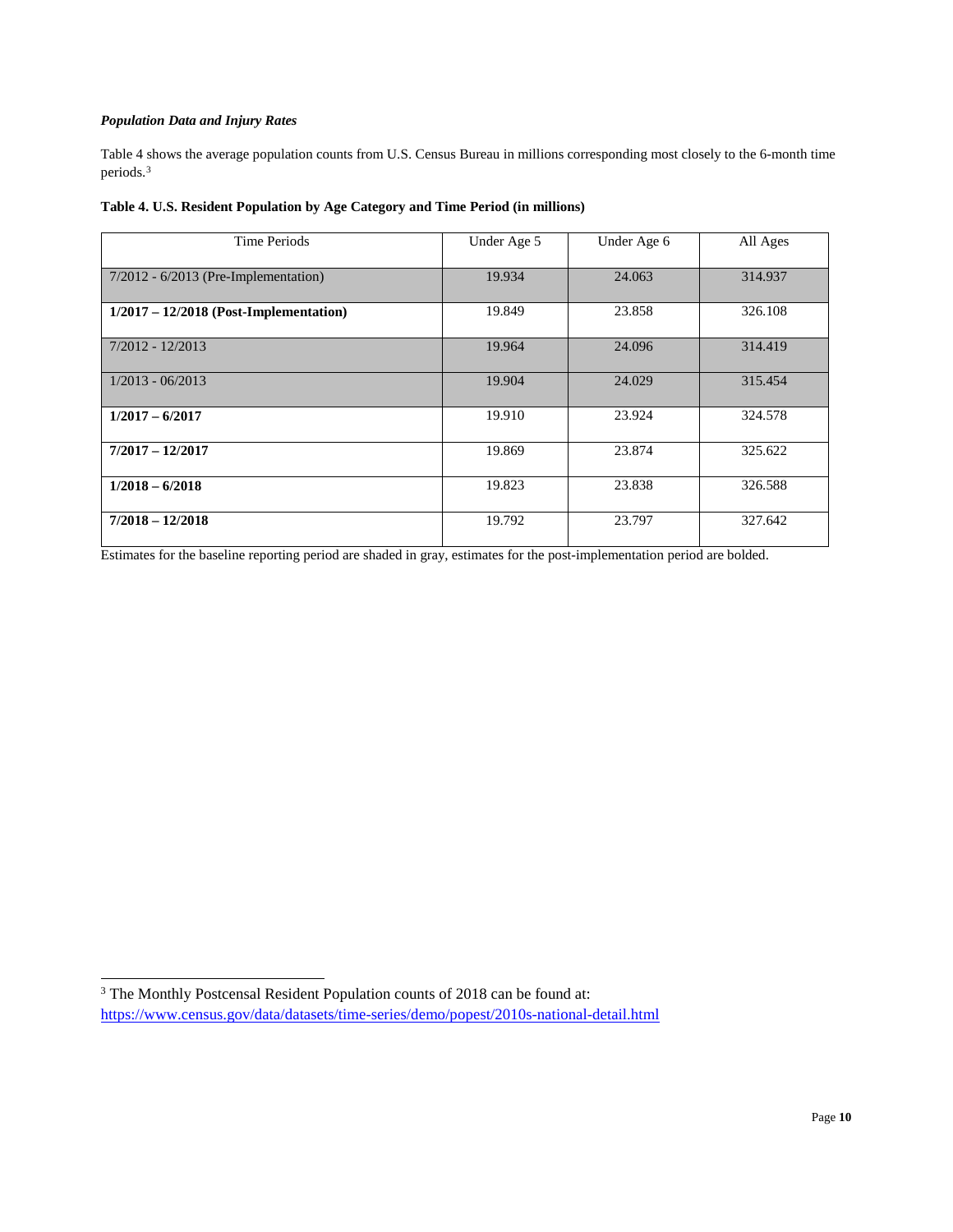Tables  $5a - 5c$  combine the unrounded emergency department-visit estimates used to produce Tables  $1a - 1e$ , with the population figures in Table 4, to produce emergency department-visit rates per million persons of each age group (under 5, under 6, and all ages). The differences in population-adjusted injury rates between pre-implementation and post-implementation in both annual and semiannual periods were not statistically significant. The rates of emergency department-visits were much higher for children under age 5 and under age 6, than for all ages.

**Table 5a. Estimated Emergency Department-Visit Population-Adjusted Injury Rates by Age and Time Period (Estimated ED Visits per 1 Million Population) – All Injuries**

| Time period                              | Under Age 5 | Under Age 6 | All Ages |
|------------------------------------------|-------------|-------------|----------|
|                                          |             |             |          |
| $7/2012 - 6/2013$ (Pre-Implementation)   | 210.7       | 178.4       | 14.4     |
| $1/2017 - 12/2017$ (Post-Implementation) | 198.0       | 174.5       | 16.3     |
| 1/2018 - 12/2018 (Post-Implementation)   | 168.6       | 147.5       | 13.5     |
| $7/2012 - 12/2012$                       | 114.9       | 98.4        | 7.6      |
| $1/2013 - 6/2013$                        | 95.2        | 79.8        | 6.8      |
| $1/2017 - 6/2017$                        | 119.3       | 99.7        | 9.0      |
| 7/2017 - 12/2017                         | 78.7        | 74.8        | 7.3      |
| $1/2018 - 6/2018$                        | 77.3        | 70.4        | 6.1      |
| 7/2018 - 12/2018                         | 91.4        | 77.2        | 7.3      |

Estimates for the baseline reporting period are shaded in gray, estimates for the post-implementation period are bolded.

**Table 5b. Estimated Emergency Department-Visit Population-Adjusted Injury Rates by Age and Time Period (Estimated ED Visits per 1 Million Population) – Ingestions**

| Time period                              | Under Age 5 | Under Age 6 | All Ages |
|------------------------------------------|-------------|-------------|----------|
|                                          |             |             |          |
| $7/2012 - 6/2013$ (Pre-Implementation)   | 167.8       | 139.3       | 10.6     |
| $1/2017 - 12/2017$ (Post-Implementation) | 145.8       | 122.4       | 9.3      |
| $1/2018 - 12/2018$ (Post-Implementation) | 97.1        | 80.7        | 5.9      |
| $7/2012 - 12/2012$                       | 90.9        | 75.3        | 5.8      |
| $1/2013 - 6/2013$                        | 75.4        | 63.9        | 4.9      |
| $1/2017 - 6/2017$                        | 92.5        | 77.0        | 5.9      |
| 7/2017 - 12/2017                         | **          | **          | **       |
| $1/2018 - 6/2018$                        | **          | **          | **       |
| 7/2018 - 12/2018                         | **          | **          | **       |

\*\*Does not meet NEISS criteria of at least 1,200 for publication of an estimate.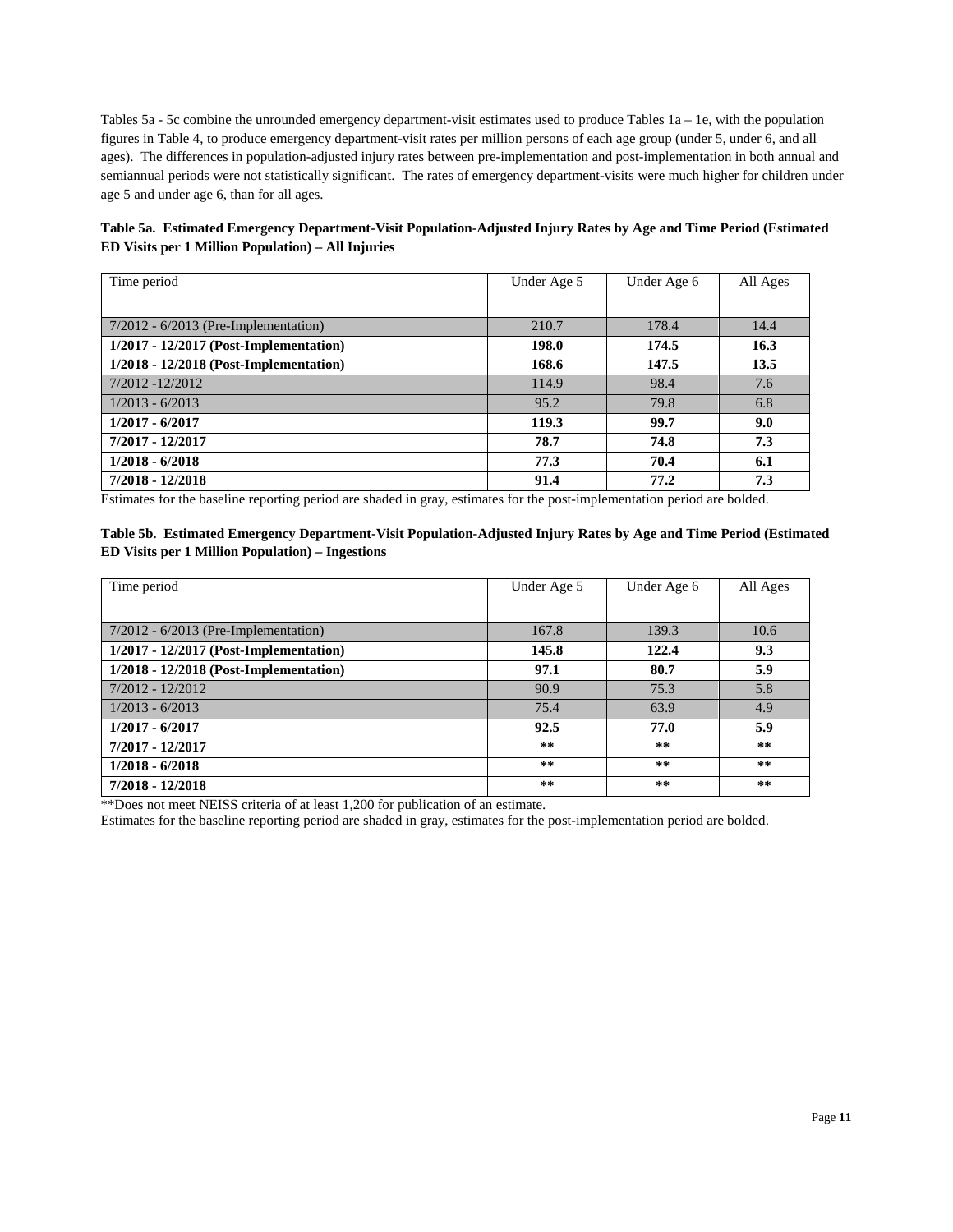## **Table 5c. Estimated Emergency Department-Visit Population-Adjusted Injury Rates by Age and Time Period (Estimated ED Visits per 1 Million Population) – Ingestions/Ocular Injuries**

| Time period                              | Under Age 5 | Under Age 6 | All Ages |
|------------------------------------------|-------------|-------------|----------|
|                                          |             |             |          |
| $7/2012 - 6/2013$ (Pre-Implementation)   | 210.1       | 178.2       | 14.2     |
| $1/2017 - 12/2017$ (Post-Implementation) | 195.9       | 172.8       | 15.3     |
| $1/2018 - 12/2018$ (Post-Implementation) | 160.8       | 140.9       | 12.3     |
| $7/2012 - 12/2012$                       | 114.9       | 98.4        | 7.6      |
| $1/2013 - 6/2013$                        | 95.2        | 79.8        | 6.6      |
| $1/2017 - 6/2017$                        | 118.8       | 99.3        | 8.4      |
| 7/2017 - 12/2017                         | 77.0        | 73.4        | 6.9      |
| $1/2018 - 6/2018$                        | 70.3        | 64.6        | 5.2      |
| 7/2018 - 12/2018                         | 90.6        | 76.3        | 7.1      |

Estimates for the baseline reporting period are shaded in gray, estimates for the post-implementation period are bolded.

#### *Injury Severity*

Table 6 shows the disposition for all of the injuries seen in the baseline period (July 2012 to June 2013). The treated-and-released category was the only one large enough to produce a publishable NEISS estimate. Therefore, only percentages are shown.

# **Table 6. Disposition of Estimated Emergency-Department Visits Associated with Liquid Laundry Packets for Different Age Groups July 2012 to June 2013**

| Disposition                 | Under Age 5 | Under Age 6 | All $Ages^+$ |
|-----------------------------|-------------|-------------|--------------|
| <b>Treated and Released</b> | 82%         | 83%         | 84%          |
| Admitted, Transferred       | 12%         | 11%         | 11%          |
| <b>Held for Observation</b> | 3%          | 3%          | 3%           |
| Left Without Being Seen     | 3%          | 3%          | 3%           |

+Percentages may not total 100 due to rounding.